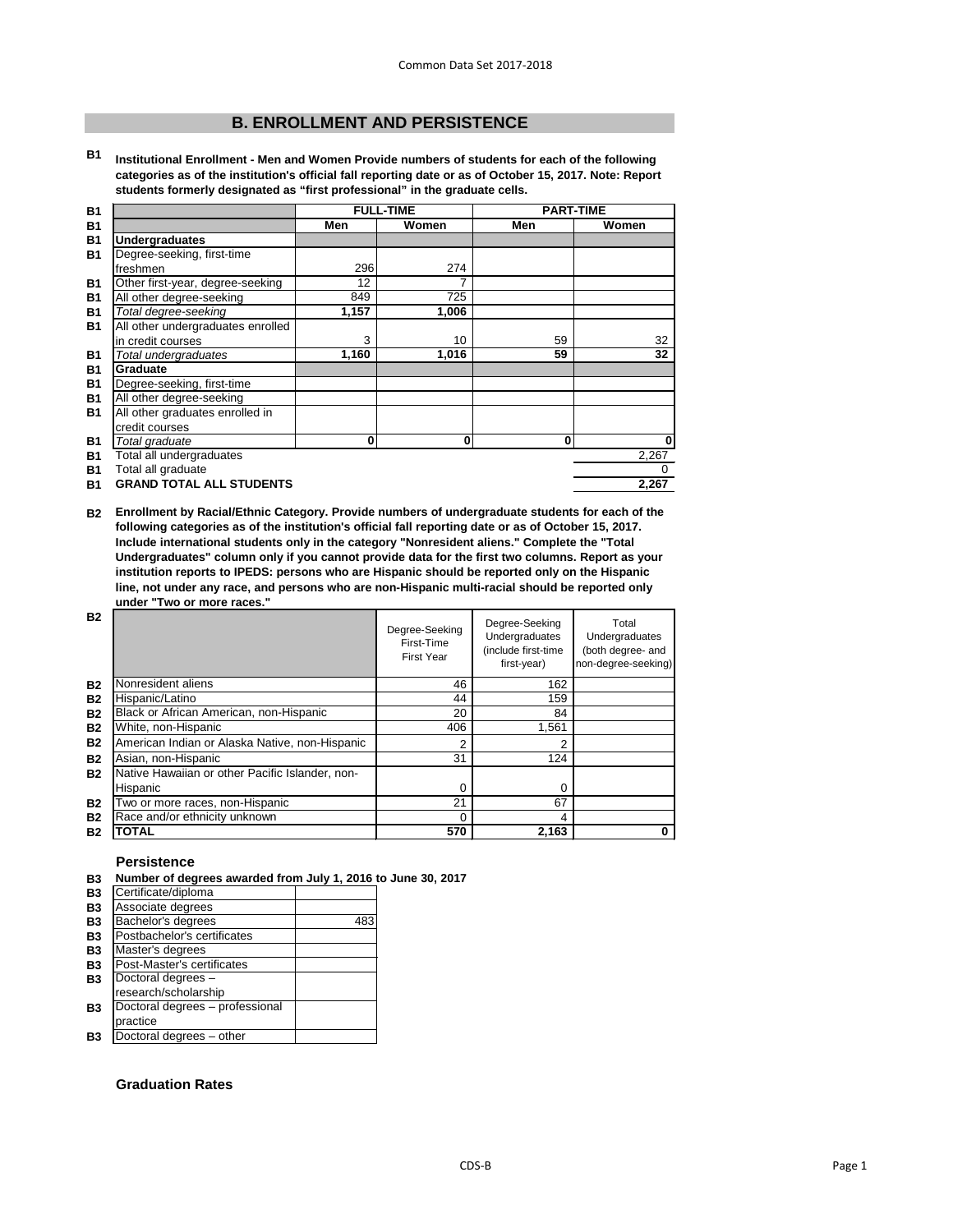The items in this section correspond to data elements collected by the IPEDS Web-based Data Collection System's Graduation Rate Survey (GRS). For complete instructions and definitions of data elements, see the IPEDS GRS Forms and Instructions for the 2017-18 Survey

#### **For Bachelor's or Equivalent Institutions**

In the following section for bachelor's or equivalent programs, please disaggregate the Fall 2010 and Fall 2011 cohorts (formerly CDS B4-B11) into four groups:

• Students who received a Federal Pell Grant\*

• Recipients of a subsidized Stafford Loan who did not receive a Pell Grant

• Students who did not receive either a Pell Grant or a subsidized Stafford Loan

• Total (all students, regardless of Pell Grant or subsidized loan status)

\*Students who received both a Federal Pell Grant and a subsidized Stafford Loan should be reported in the "Recipients of a Federal Pell Grant" column.

For each graduation rate grid below, the numbers in the first three columns for Questions A-G should sum to the cohort total in the fourth column (formerly CDS B4-B11).

#### *Fall 2011 Cohort*

|                                    |                                                                                                                                                                                                                                                                             | <b>Recipients of</b><br>a Federal Pell<br>Grant | <b>Recipients of a</b><br><b>Subsidized</b><br><b>Stafford Loan</b><br>who did not<br>receive a Pell<br>Grant | <b>Students who</b><br>did not receive<br>either a Pell<br>Grant or a<br>subsidized<br><b>Stafford Loan</b> | Total (sum of 3<br>columes to the<br>left) |
|------------------------------------|-----------------------------------------------------------------------------------------------------------------------------------------------------------------------------------------------------------------------------------------------------------------------------|-------------------------------------------------|---------------------------------------------------------------------------------------------------------------|-------------------------------------------------------------------------------------------------------------|--------------------------------------------|
| For<br>mer<br>ly<br><b>B4</b>      | A- Initital 2011 cohort of first-time, full-time<br>bachelor's (or equivalent) degree seeking<br>undergraduate-students                                                                                                                                                     | 91                                              | 210                                                                                                           | 271                                                                                                         | 572                                        |
| For<br>mer<br>ly<br><b>B5</b>      | B- Of the initial 2011 cohort, how many did not<br>persist and did not graduate for the following<br>reasons: deceased, permanently disabled, armed<br>forces, foreign aid service of the federal<br>government, or official church missions; total<br>allowable exclusions | $\mathbf 0$                                     | $\mathbf 0$                                                                                                   | 1                                                                                                           | 1                                          |
| For<br>mer<br>ly<br><b>B6</b>      | C- Final 2011 cohort, after adjusting for<br>allowable exclusions                                                                                                                                                                                                           | 91                                              | 210                                                                                                           | 270                                                                                                         | 571                                        |
| For<br>mer<br>ly<br><b>B7</b>      | D - Of the initial 2011 cohort, how many<br>completed the program in four years or<br>less (by Aug. 31, 2015)                                                                                                                                                               | 69                                              | 170                                                                                                           | 212                                                                                                         | 451                                        |
| For<br>mer<br>ly<br>B <sub>8</sub> | E - Of the initial 2011 cohort, how many<br>completed the program in more than four<br>years but in five years or less (after Aug.<br>31, 2015 and by Aug. 31, 2016)                                                                                                        | 6                                               | 11                                                                                                            | 16                                                                                                          | 33                                         |
| For<br>mer<br>ly<br><b>B9</b>      | F - Of the initial 2011 cohort, how many<br>completed the program in more than five<br>years but in six years or less (after Aug.<br>31, 2016 and by Aug. 31, 2017)                                                                                                         | $\mathbf 0$                                     | 0                                                                                                             | 3                                                                                                           | 3                                          |
| For<br>ly<br><b>B10</b>            | <b>mer</b> G - Total graduating within six years (sum<br>of lines D, E, and F)                                                                                                                                                                                              | 75                                              | 181                                                                                                           | 231                                                                                                         | 487                                        |
| For<br>mer<br>ly<br><b>B11</b>     | H - Six-year graduation rate for 2011<br>cohort (G divided by C)                                                                                                                                                                                                            | 82%                                             | 86%                                                                                                           | 86%                                                                                                         | 85%                                        |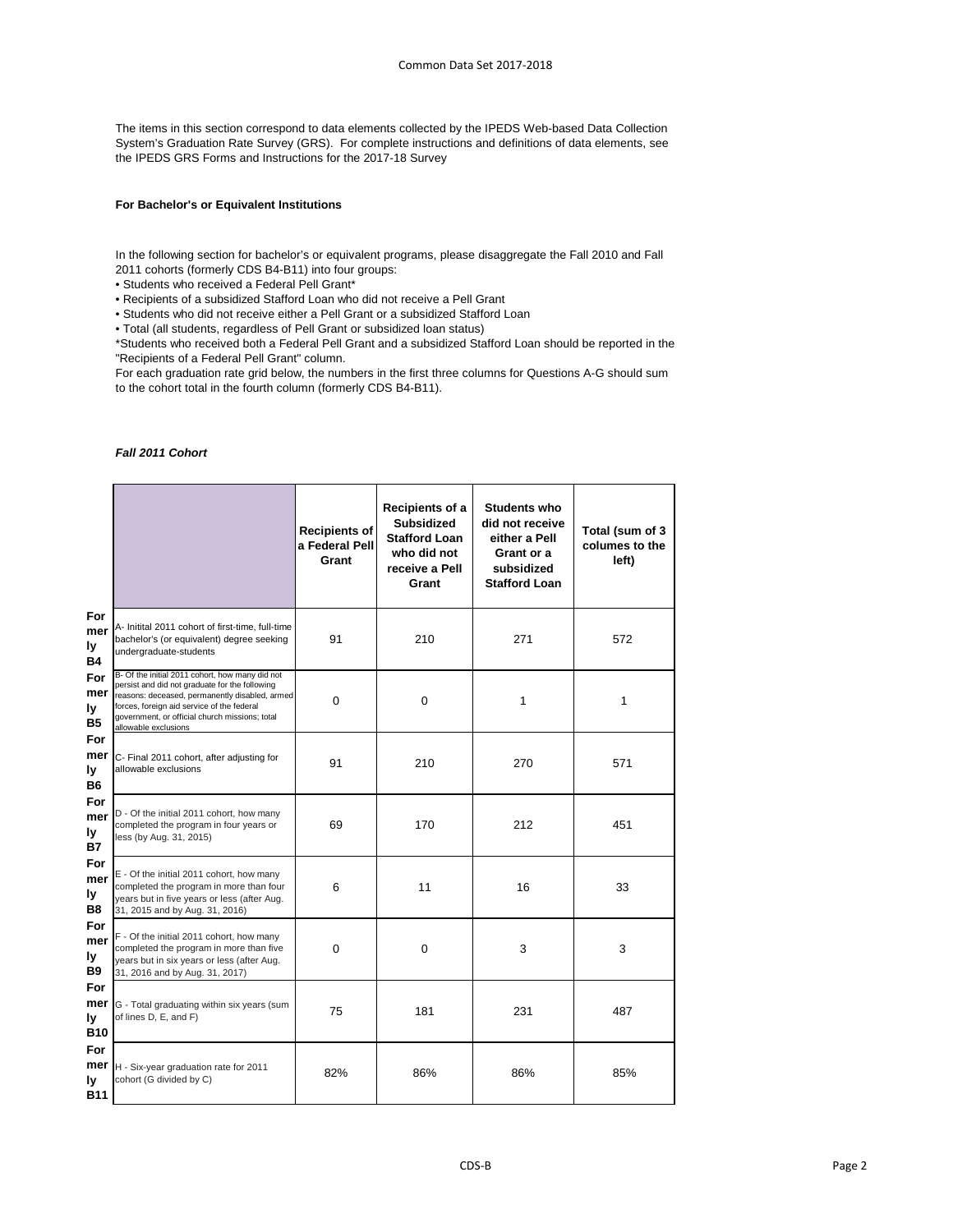# *Fall 2010 Cohort*

|                                    |                                                                                                                                                                                                                                                                             | <b>Recipients of</b><br>a Federal Pell<br>Grant | Recipients of a<br><b>Subsidized</b><br><b>Stafford Loan</b><br>who did not<br>receive a Pell<br>Grant | <b>Students who</b><br>did not receive<br>either a Pell<br>Grant or a<br>subsidized<br><b>Stafford Loan</b> | Total (sum of 3<br>columes to the<br>left) |
|------------------------------------|-----------------------------------------------------------------------------------------------------------------------------------------------------------------------------------------------------------------------------------------------------------------------------|-------------------------------------------------|--------------------------------------------------------------------------------------------------------|-------------------------------------------------------------------------------------------------------------|--------------------------------------------|
| For<br>mer<br>ly<br><b>B4</b>      | A- Initital 2010 cohort of first-time, full-time<br>bachelor's (or equivalent) degree seeking<br>undergraduate-students                                                                                                                                                     |                                                 |                                                                                                        |                                                                                                             | 554                                        |
| For<br>mer<br>ly<br><b>B5</b>      | B- Of the initial 2010 cohort, how many did not<br>persist and did not graduate for the following<br>reasons: deceased, permanently disabled, armed<br>forces, foreign aid service of the federal<br>government, or official church missions; total<br>allowable exclusions |                                                 |                                                                                                        |                                                                                                             | $\mathbf 0$                                |
| For<br>mer<br>ly<br><b>B6</b>      | C- Final 2010 cohort, after adjusting for<br>allowable exclusions                                                                                                                                                                                                           | $\mathbf 0$                                     | $\boldsymbol{0}$                                                                                       | $\mathbf 0$                                                                                                 | 554                                        |
| For<br>mer<br>ly<br><b>B7</b>      | D - Of the initial 2010 cohort, how many<br>completed the program in four years or<br>less (by Aug. 31, 2014)                                                                                                                                                               |                                                 |                                                                                                        |                                                                                                             | 449                                        |
| For<br>mer<br>ly<br>B <sub>8</sub> | E - Of the initial 2010 cohort, how many<br>completed the program in more than four<br>years but in five years or less (after Aug.<br>31, 2014 and by Aug. 31, 2015)                                                                                                        |                                                 |                                                                                                        |                                                                                                             | 31                                         |
| For<br>mer<br>ly<br><b>B9</b>      | F - Of the initial 2010 cohort, how many<br>completed the program in more than five<br>years but in six years or less (after Aug.<br>31, 2015 and by Aug. 31, 2016)                                                                                                         |                                                 |                                                                                                        |                                                                                                             | $\overline{2}$                             |
| For<br>ly<br><b>B10</b>            | <b>mer</b> G - Total graduating within six years (sum<br>of lines D, E, and F)                                                                                                                                                                                              | 0                                               | 0                                                                                                      | 0                                                                                                           | 482                                        |
| For<br>mer<br>ly<br><b>B11</b>     | H - Six-year graduation rate for 2010<br>cohort (G divided by C)                                                                                                                                                                                                            | $\pmb{0}$                                       | $\pmb{0}$                                                                                              | $\pmb{0}$                                                                                                   | 87%                                        |

#### **For Two-Year Institutions**

Please provide data for the 2014 cohort if available. If 2014 cohort data are not available, provide data for the 2013 cohort.

*2014 Cohort*

| <b>B12</b> Initial 2014 cohort, total of first-time, full-time degree/certificate-seeking students:                                                                                                                                                                                        |  |
|--------------------------------------------------------------------------------------------------------------------------------------------------------------------------------------------------------------------------------------------------------------------------------------------|--|
| <b>B13</b> Of the initial 2014 cohort, how many did not persist and did not graduate for the<br>following reasons: death, permanent disability, service in the armed forces, foreign aid<br>service of the federal government, or official church missions; total allowable<br>exclusions: |  |
| <b>B14</b> Final 2014 cohort, after adjusting for allowable exclusions (Subtract question B13 from<br>question B12):                                                                                                                                                                       |  |
| <b>B15</b> Completers of programs of less than two years duration (total):                                                                                                                                                                                                                 |  |
| <b>B16</b> Completers of programs of less than two years within 150 percent of normal time:                                                                                                                                                                                                |  |
| <b>B17</b> Completers of programs of at least two but less than four years (total):                                                                                                                                                                                                        |  |